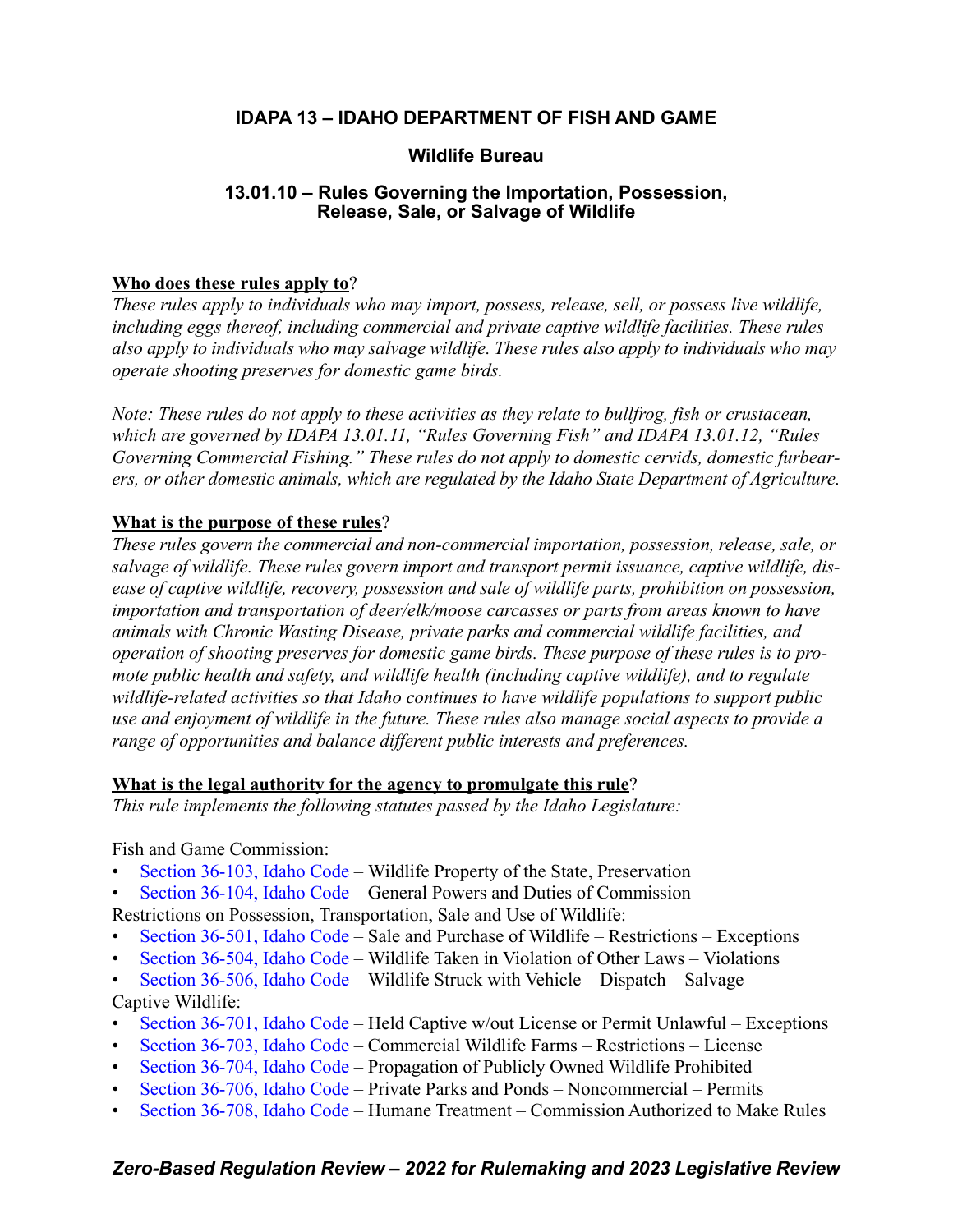Shooting Preserves:

- [Section 36-2201, Idaho Code –](https://legislature.idaho.gov/statutesrules/idstat/Title36/T36CH22/SECT36-2201/) Purpose
- [Section 36-2202, Idaho Code –](https://legislature.idaho.gov/statutesrules/idstat/Title36/T36CH22/SECT36-2202/) License
- [Section 36-2203, Idaho Code –](https://legislature.idaho.gov/statutesrules/idstat/Title36/T36CH22/SECT36-2203/) Standards
- [Section 36-2204, Idaho Code –](https://legislature.idaho.gov/statutesrules/idstat/Title36/T36CH22/SECT36-2204/) Boundaries
- [Section 36-2205, Idaho Code –](https://legislature.idaho.gov/statutesrules/idstat/Title36/T36CH22/SECT36-2205/) Game Birds

# **Who do I contact for more information on this rule**?

Idaho Department of Fish and Game 600 S. Walnut Street Boise, ID 83712

P.O. Box 25 Boise, ID 83707 Phone: (208) 334-3771 Fax: (208) 334-4885 Email: [Rules@idfg.idaho.gov](mailto:Rules@idfg.idaho.gov) Webpage: [http:/idfg.idaho.gov](https://idfg.idaho.gov)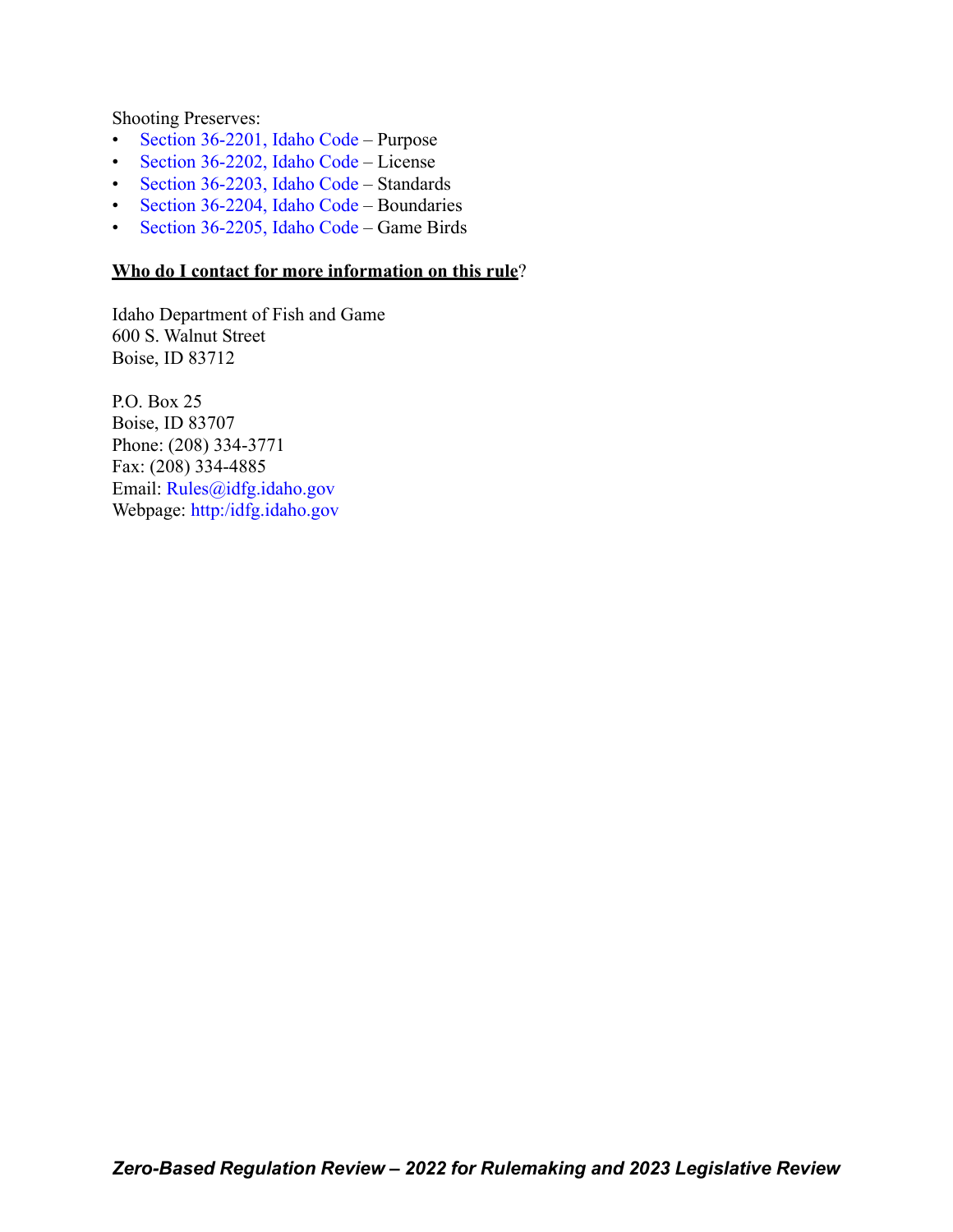# **Table of Contents**

## 13.01.10 - Rules Governing the Importation, Possession, Release, Sale, or Salvage of Wildlife 100. Permits For Import, Export, Transport, Possession, Release, And Sale 301. Possession, Importation, And Transportation Of Cervid Carcasses Or Parts From Areas With Chronic Wasting Disease (CWD) Unlawful. .............. 8 700. Violation Grounds For Licensing Action And Animal Removal. ..................... 13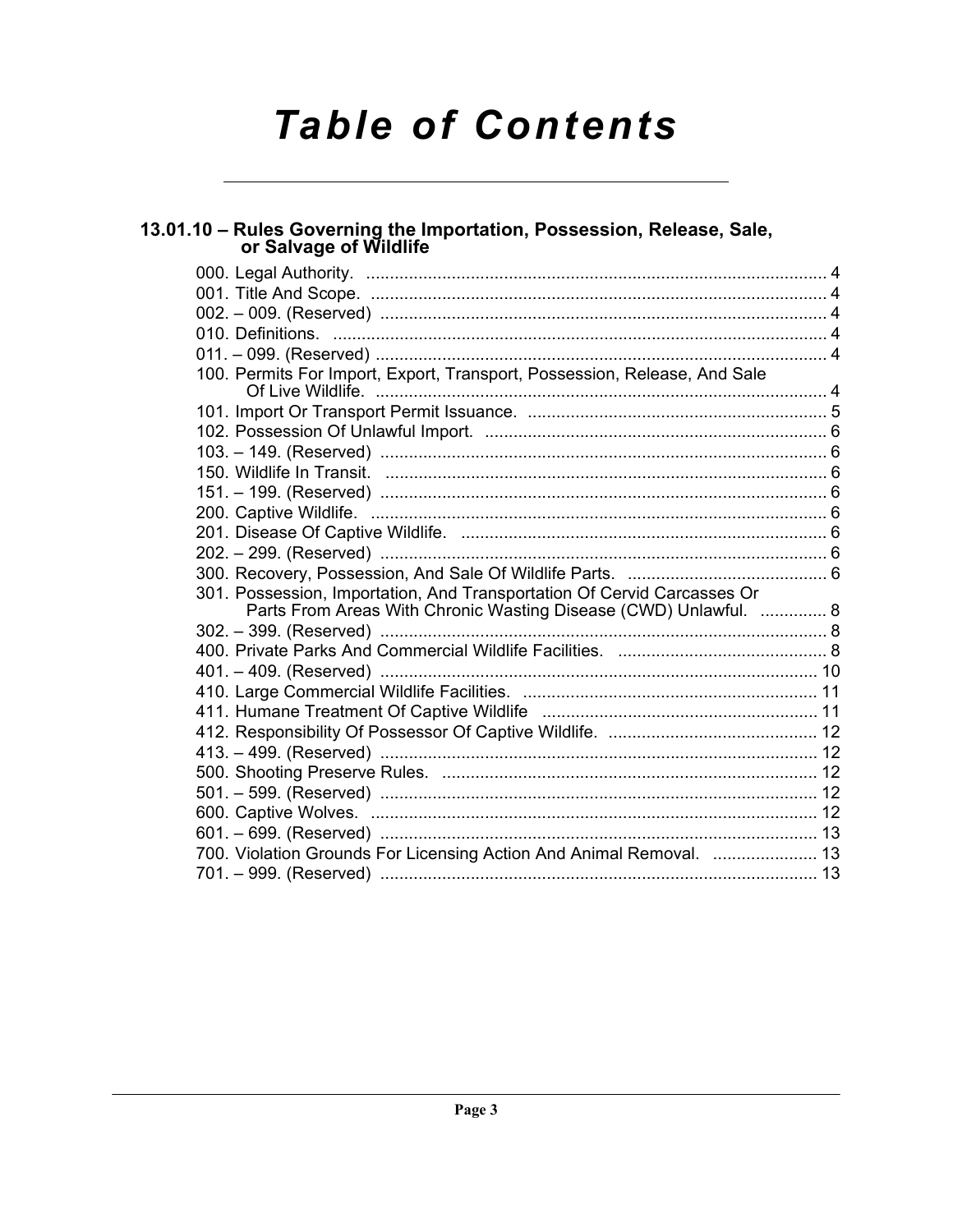### **13.01.10 – RULES GOVERNING THE IMPORTATION, POSSESSION, RELEASE, SALE, OR SALVAGE OF WILDLIFE**

### <span id="page-3-1"></span><span id="page-3-0"></span>**000. LEGAL AUTHORITY.**

Sections 36-103, 36-104, 36-501, 36-504, 36-506, 36-701, 36-703, 36-704, 36-706, 36-708, and 36-2201-2205, Idaho Code, authorize the Commission to adopt rules concerning the importation, possession, release, sale, or salvage of wildlife in the state of Idaho. (3-31-22)

### <span id="page-3-2"></span>**001. TITLE AND SCOPE.**

The title of this chapter for citation is IDAPA 13.01.10, "Rules Governing the Importation, Possession, Release, Sale, or Salvage of Wildlife." These rules govern the commercial and non-commercial importation, possession, release, sale, or salvage of wildlife. These rules do not apply to bullfrog, fish or crustacean, the importation, possession, release, sale or salvage of which are governed by IDAPA 13.01.11, "Rules Governing Fish," and IDAPA 13.01.12, "Rules Governing Commercial Fishing." (3-31-22)

### <span id="page-3-3"></span>**002. – 009. (RESERVED)**

### <span id="page-3-4"></span>**010. DEFINITIONS.**

IDAPA 13.01.06, "Classification and Protection of Wildlife," defines game animals, big game animals, game birds, furbearing animals and unprotected wildlife. Section 36-201, Idaho Code, defines predatory wildlife. As used in this chapter, "wildlife" does not include any bullfrog, fish, or crustacean, for which requirements for import, possession, transport, release, and sale are addressed in IDAPA 13.01.11, "Rules Governing Fish" and 13.01.12 "Rules Governing Commercial Fishing." (3-31-22)

**01. Commercial Wildlife Farm**. Any facility where the operator obtains, possesses, or propagates big mals, for any commercial purpose. (3-31-22) game animals, for any commercial purpose.

**02. Private Park**. Any facility where the operator obtains, possesses, or propagates big game animals for personal pleasure and not for any commercial purpose. (3-31-22)

**03. Bona Fide Pet Store**. A legitimate retail store with a set location and regular business hours. (3-31-22)

**04. Big Game Animal**. As classified in IDAPA 13.01.06, "Classification and Protection of Wildlife," excluding domestic cervids as defined and regulated by Title 25, Chapter 37, Idaho Code. (3-31-22)

**05. Agricultural or Domestic Animals**. Animals or their eggs normally considered to be of agricultural or domestic types currently common to Idaho, not including wildlife as defined by Section 36-202, Idaho Code (such as animals listed in IDAPA 13.01.06, "Rules Governing the Classification and Protection of Wildlife." (3-31-22)

**06. Commercial Wildlife Facility**. Any facility where the operator obtains, possesses, or propagates wildlife for any commercial purpose, including exhibition, education, entertainment, or sale. A commercial wildlife farm is included in this definition. (3-31-22)

**07. Not Permanently Located Within the State of Idaho**. A traveling circus, menagerie, or trained act of wild animals that is not located within the state of Idaho more than two (2) months out of any calendar year.

(3-31-22)

**08. Traveling Circus, Menagerie, or Trained Act of Wild Animals**. Any mobile display or exhibit of wildlife maintained for instructional, educational, entertainment, or other commercial purposes. (3-31-22)

**09. Publicly Owned Zoo or Wildlife Exhibit**. Any facility exhibiting wildlife owned by any municipal, county, state, or federal agency. (3-31-22)

### <span id="page-3-5"></span>**011. – 099. (RESERVED)**

### <span id="page-3-6"></span>**100. PERMITS FOR IMPORT, EXPORT, TRANSPORT, POSSESSION, RELEASE, AND SALE OF LIVE WILDLIFE.**

No person may import into, export from, sell, or transport, cause to be transported, possess (hold in captivity), propagate, or release within the state of Idaho any living wildlife, including eggs thereof, without having first obtained a permit from the Department. (3-31-22)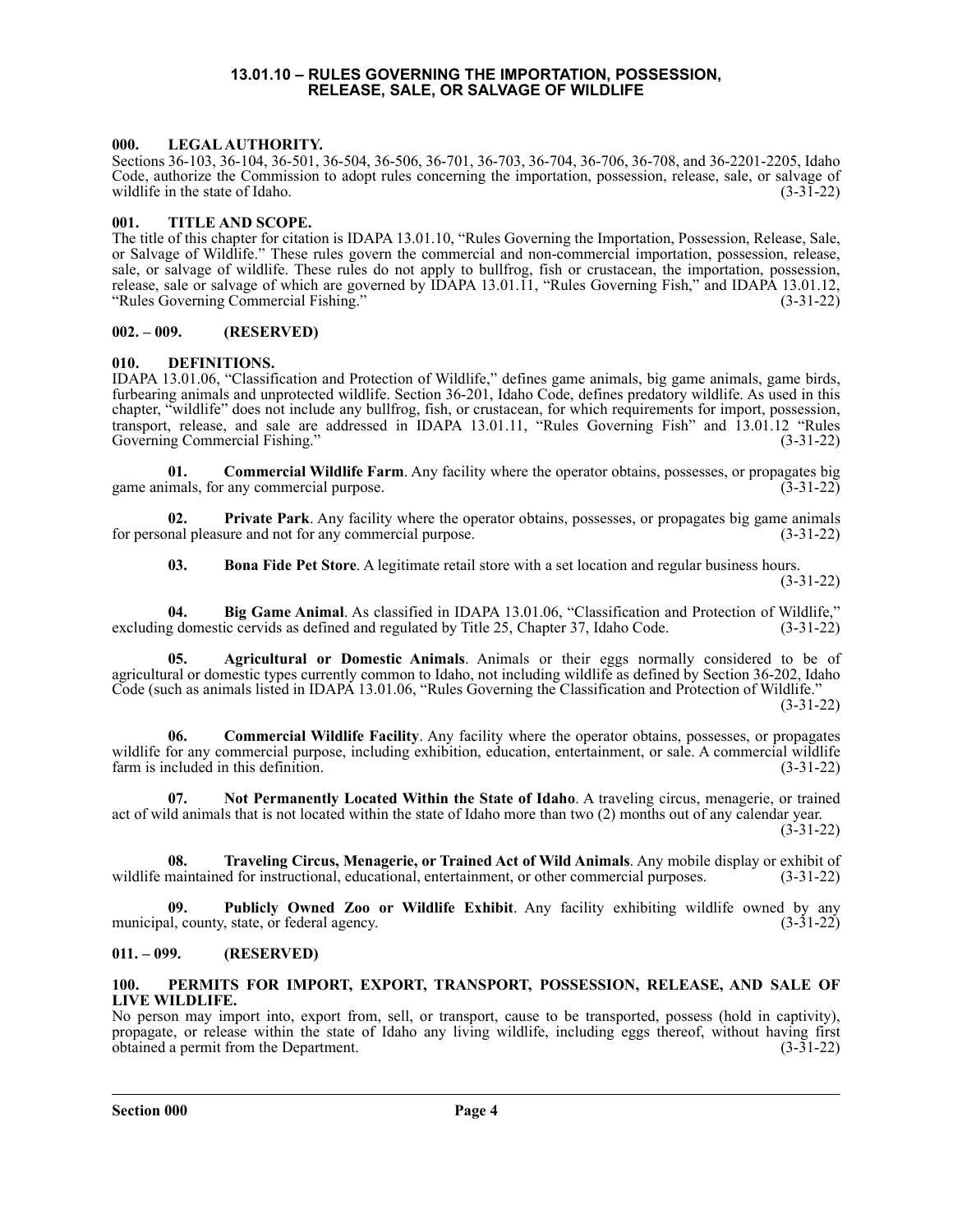**01. Exemptions for Import, Export, Transport, Possession or Sale**. No permit is needed from the Department to import, export, transport, possess or sell the following (although another state or federal agency may regulate such activity): (3-31-22)

| а. | Agricultural or domestic animals. | $(3-31-22)$ |
|----|-----------------------------------|-------------|
|    |                                   |             |

**b.** Domestic furbearing animals, as defined and regulated under Chapter 30, Title 25, Idaho Code. (3-31-22)

**c.** Domestic cervids, as defined and regulated under Chapter 37, Title 25, Idaho Code. (3-31-22)

**d.** Animals commonly considered conventional household pets, including sugar glider (*Petaurus breviceps*) and African hedgehog (*Atelerix albiventris*).

**e.** Domestic Game birds produced in captivity and lawfully obtained, as shown by proof maintained ented in accordance with Section 36-709, Idaho Code. (3-31-22) and presented in accordance with Section 36-709, Idaho Code.

**f.** Birds of prey, provided actions comply with IDAPA 13.01.14, "Rules Governing Falconry."

(3-31-22)

### **02. Exemptions for Unprotected and Predatory Wildlife**. (3-31-22)

**a.** Wildlife classified as Unprotected Wildlife and Predatory Wildlife that are lawfully taken by a person licensed or authorized to hunt or trap in accordance with Chapter 4, Title 36, Idaho Code, may be sold, exported, transported, or possessed, without additional permit from the Department, provided such action is not otherwise in violation of federal, state, county, or city laws, rules, ordinances, or regulations. The Idaho Department of Agriculture may restrict the possession, sale, or import of fox, skunk, raccoon or other animals, such as restrictions under Section 25-236, Idaho Code. (3-31-22)

**b.** Lawfully taken native unprotected or predatory wildlife may be released on private lands in the county of origin without a Department permit in accordance with Section 36-502, Idaho Code and with written landowner consent in possession while such wildlife is in transit to the release site. (3-31-22)

**03. Exemption for Native Reptiles and Amphibians**. A person licensed or authorized to hunt or trap in accordance with Chapter 4, Title 36, Idaho Code, may capture alive, or hold in captivity and possess, up to four  $(4)$ individuals per species of Idaho native reptiles or amphibians at the same time, provided such action is not otherwise in violation of federal, state, county, or city laws, rules, ordinances, or regulations. (3-31-22)

**04. Restriction on Permit Issuance**. The Department will not issue any permit for import, export, transport, release, possession, or sale of live wildlife or eggs thereof, if the wildlife or eggs thereof would pose a threat to the state of Idaho, including threat of disease, genetic contamination or displacement of or competition with existing species. Because of the threat of chronic wasting disease, the Department will not issue any permit for the import into Idaho of any live cervid not regulated as a domestic cervid by the Idaho State Department of Agriculture, including mule deer, white-tailed deer, moose, and wild-origin elk. (3-31-22)

### <span id="page-4-0"></span>**101. IMPORT OR TRANSPORT PERMIT ISSUANCE.**

**01. Application**. Application for a permit to import or transport wildlife will be on a form prescribed by the Department. The applicant must possess a valid commercial or private wildlife facility license or individual captive wildlife permit or make concurrent application for such facility license or individual animal possession  $permit.$  (3-31-22)

**02. Inspection and Examination**. Upon Department request, the applicant must provide a valid Certificate of Veterinary Inspection from the state of origin for each animal imported or transported. (3-31-22)

**03. Additional Requirements**. The Department may impose test and certification requirements related to genetic issues or diseases of concern for any animal to be imported or transported. (3-31-22)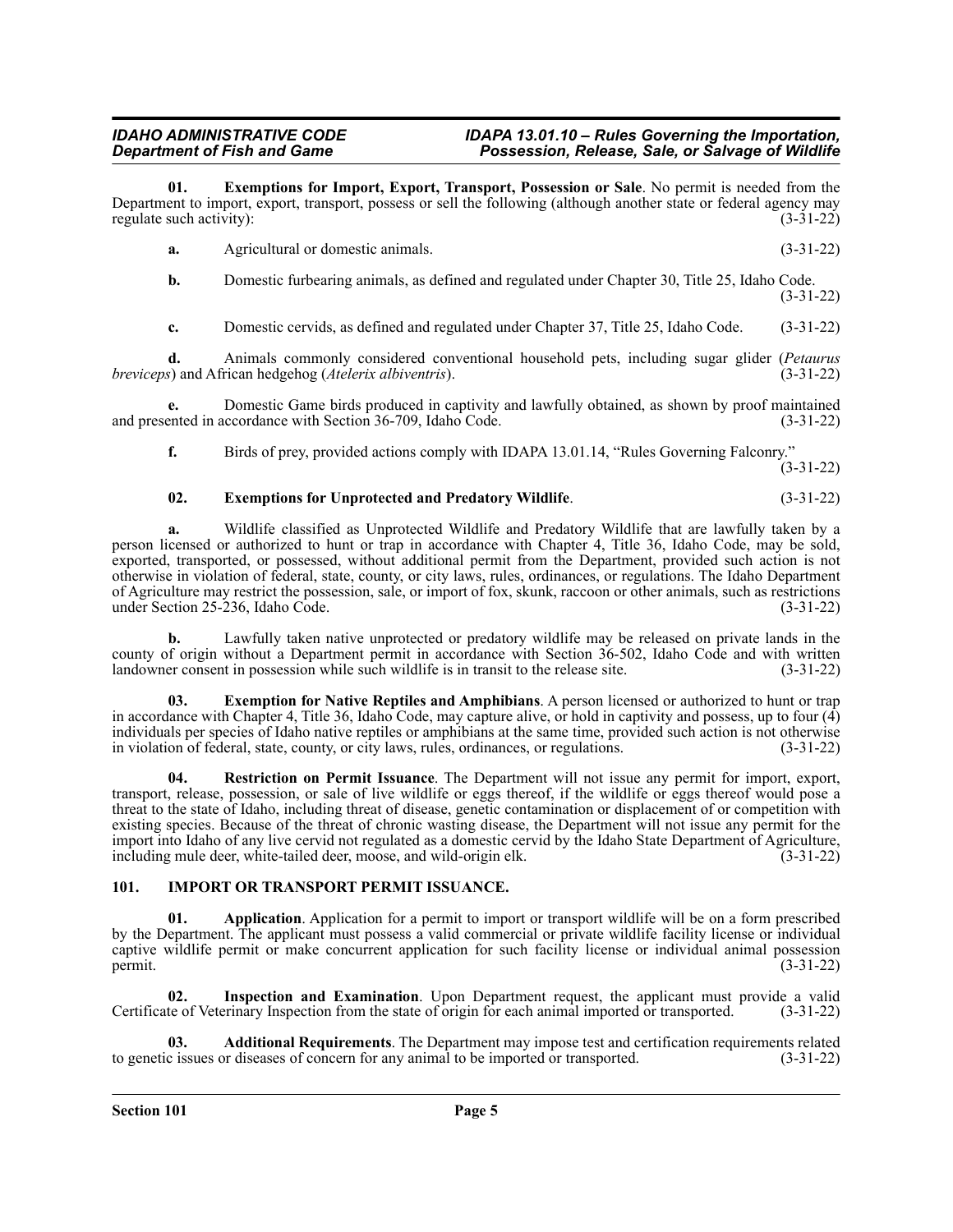<span id="page-5-0"></span>**102. POSSESSION OF UNLAWFUL IMPORT.**

No person may possess any wildlife, progeny or eggs thereof, whose import into this state was unlawful. (3-31-22)

### <span id="page-5-1"></span>**103. – 149. (RESERVED)**

### <span id="page-5-2"></span>**150. WILDLIFE IN TRANSIT.**

All required licenses, permits, and certificates must accompany live captive wildlife while in transit. (3-31-22)

### <span id="page-5-3"></span>**151. – 199. (RESERVED)**

### <span id="page-5-4"></span>**200. CAPTIVE WILDLIFE.**

**01. General**. No person may possess, hold in captivity, or propagate any wildlife, except those animals exempted under Section 100 of these rules, without obtaining a captive wildlife permit for each individual animal from the Department. (3-31-22)

**02. Compliance with Other Agency Requirements**. No person may possess, hold in captivity, or propagate any wildlife without complying with relevant city or county ordinances, including any zoning and planning commission approval, and any Idaho or U.S. Department of Agriculture requirements. (3-31-22)

**03. Marking Big Game**. All big game animals shall be uniquely marked with a Department-approved marking system.

**04. Applications**. Application for license will be on a form prescribed by the Department. (3-31-22)

**05. Inspections and Records**. As a condition to any facility license or individual captive animal permit, the Department will be able to access for inspection at any reasonable time all records, all wildlife, and the facilities where the wildlife are kept, with records maintained as specified in Section 36-709(c), Idaho Code.

(3-31-22)

### <span id="page-5-5"></span>**201. DISEASE OF CAPTIVE WILDLIFE.**

The Department Wildlife Veterinarian and the Idaho Department of Agriculture Administrator of the Division of Animal Industries will mutually determine the diseases and parasites of concern and the mechanisms and procedures for control of diseases and parasites in captive wildlife within the state of Idaho. Such mechanisms and procedures include but are not limited to examination, testing, quarantine, and slaughter or destruction, at the owner's expense, of individual animals or herds that are infected with or affected by diseases or parasites that may have significant detrimental effect on native wildlife, other captive wildlife, livestock or the public health of the citizens of the state of Idaho. Such disease and parasite control measures will be included in and enforced by regulations of the Division of Animal Industries of the Department of Agriculture.

### <span id="page-5-6"></span>**202. – 299. (RESERVED)**

### <span id="page-5-7"></span>**300. RECOVERY, POSSESSION, AND SALE OF WILDLIFE PARTS.**

### **01. Wildlife Legally Killed**. (3-31-22)

**a.** The possession, sale, and purchase of wildlife or parts of wildlife legally killed is lawful, provided it is in compliance with these rules and Title 36, Idaho Code. (3-31-22)

i. No person may purchase, barter, or sell the edible flesh of wildlife classified as big game animals, upland game animals, game birds, migratory birds, or rattlesnakes taken from the wild. (3-31-22)

ii. The annual sale by holders of a valid Idaho hunting, trapping or combination hunting and fishing f no more than six (6) skins of legally taken rattlesnakes is lawful. (3-31-22) license of no more than six  $(6)$  skins of legally taken rattlesnakes is lawful.

**b.** A written statement showing the taker's name, address, license and tag numbers, date and location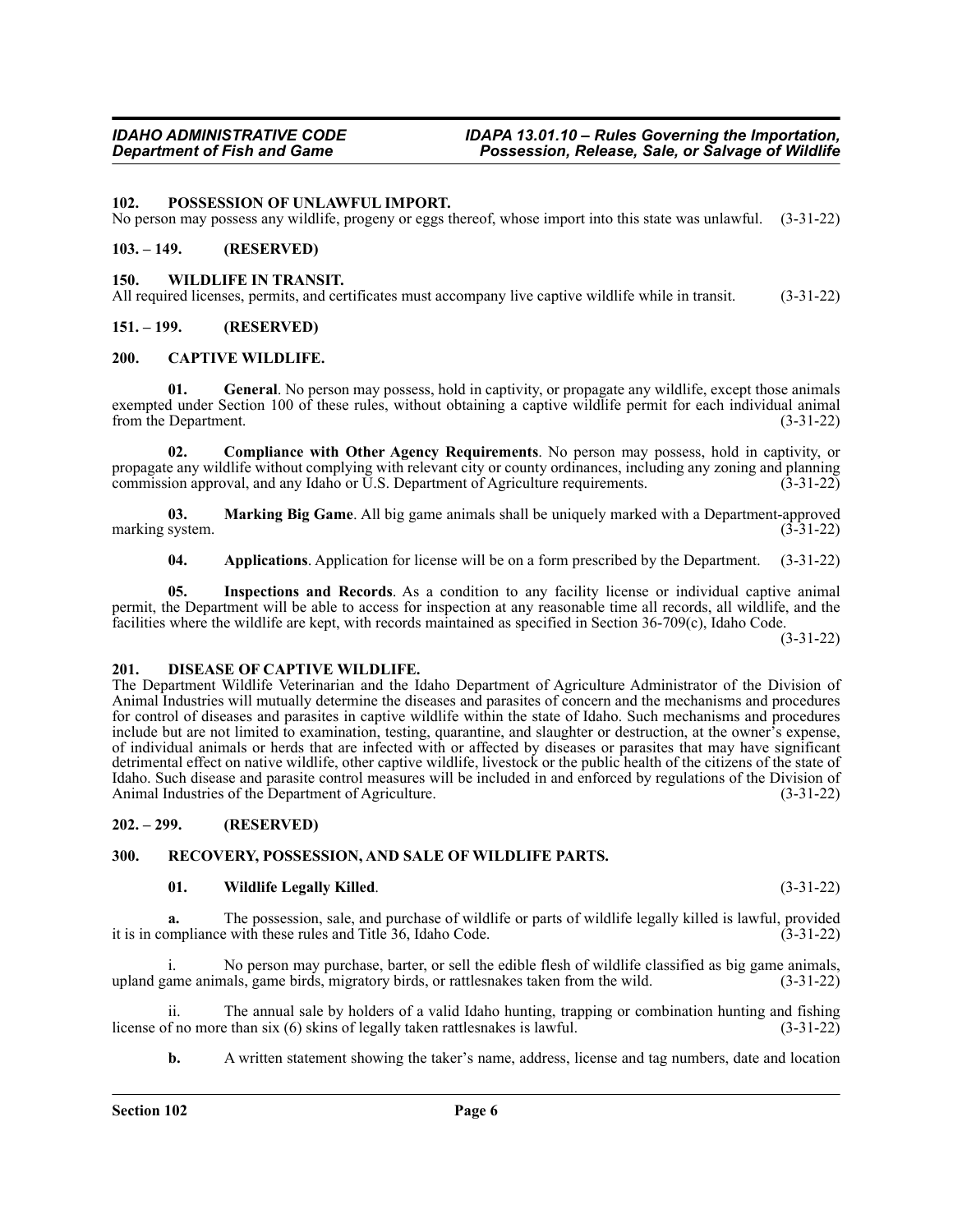of kill, signed by the taker, must be provided to the buyer of any black bear or mountain lion head, hide or parts (except tanned hides finished into rugs or mounts). A copy of the sales statement must be forwarded by the buyer to the Department within ten (10) days after such sale. A Department Form CE-50, Statement of Sale/Purchase of Wildlife Parts, may be used in lieu of a sales statement. (3-31-22)

**c.** Persons possessing a taxidermist or fur buyer license shall keep a record of any wildlife received for mounting or preservation, and of any purchase of furbearers, black bear part or raw skin, and mountain lion part or raw skin, with said record to be kept for two (2) years from the respective date of receipt or purchase. Records may be written or retained on media other than paper, provided that the media comply with standards set forth in Section 9- 328, Idaho Code; copies of sales statements complying with Subsection 300.01.b. are adequate records. (3-31-22)

**02. Animals Found Dead**. Protected species of wildlife that have died naturally or accidentally remain in public trust to be disposed of by the Department. However, a person may recover, possess, sell or purchase the wildlife parts as specified below, but only under the conditions specified and only if the wildlife has not been unlawfully killed. Natural causes do not include any man-caused mortality. Accidental death includes accidental vehicle-collision caused mortality. (3-31-22)

**a.** Horns of Bighorn Sheep. (3-31-22)

i. Bighorn sheep horns of animals that have died of natural causes may be recovered and possessed, provided such horns are presented to a Department office for marking by placement of a permanent metal pin in the horn within thirty (30) days of recovery. No person may sell, barter, purchase, or transfer to another person any horn recovered from a bighorn sheep that has died from natural causes without a permit issued by the Department. The insertion of a pin is not a certification that the animal was legally taken or possessed. (3-31-22)

ii. No person may alter, deface, or remove a pin placed in a bighorn sheep horn by the Department. No person may possess the horn(s) of a bighorn sheep that bears an altered, defaced, or counterfeit Idaho pin or from which the Idaho pin has been removed. (3-31-22)

**b.** Antlers, hides, bones, and horns of deer, elk, moose, pronghorn and mountain goat, parts of bear and mountain lion and elk teeth of animals that have died of natural causes may be recovered, possessed, purchased, bartered or sold, provided that reporting of bear and mountain lion parts is in accordance with reporting under Subsection 300.01 of this rule. (3-31-22)

**c.** Parts, including meat, of big game animals, upland game animals, upland game birds, and furbearing animals, which may be lawfully hunted or trapped, that have been accidentally killed as a result of vehiclecollision mortality may be recovered and possessed, provided that such taking is not in violation of state, federal, county, or city law, ordinance, rule, or regulation, and provided that: (3-31-22)

i. Notification to the Department is made within twenty-four (24) hours of salvage; and (3-31-22)

ii. Written authorization is obtained from the Department within seventy-two (72) hours of recovery; and  $(3-31-22)$ 

iii. Mandatory check and report requirements are complied with for any bighorn sheep, black bear, mountain lion, mountain goat, moose, gray wolf, bobcat, and river otter, as described in IDAPA 13.01.08.420 and 13.01.16.500. (3-31-22)

**d.** Parts, excluding meat, of big game animals (except bighorn sheep), upland game animals, upland game birds, and furbearing animals, which may be lawfully hunted or trapped, that have been accidentally killed as a result of vehicle-collision mortality may be purchased, bartered, or sold, where sale is not specifically prohibited by federal statute or regulation or state statute, when accompanied by written authorization from the Department as described in IDAPA 13.01.10.300.02.c. No person may purchase, barter, or sell bighorn sheep accidentally killed as a result of vehicle-collision. (3-31-22)

**03. Wildlife Taken in Other States**. Wildlife or parts thereof that have been legally taken outside of Idaho, may be possessed or sold in Idaho if such possession or sale is lawful in Idaho, in the state, province, or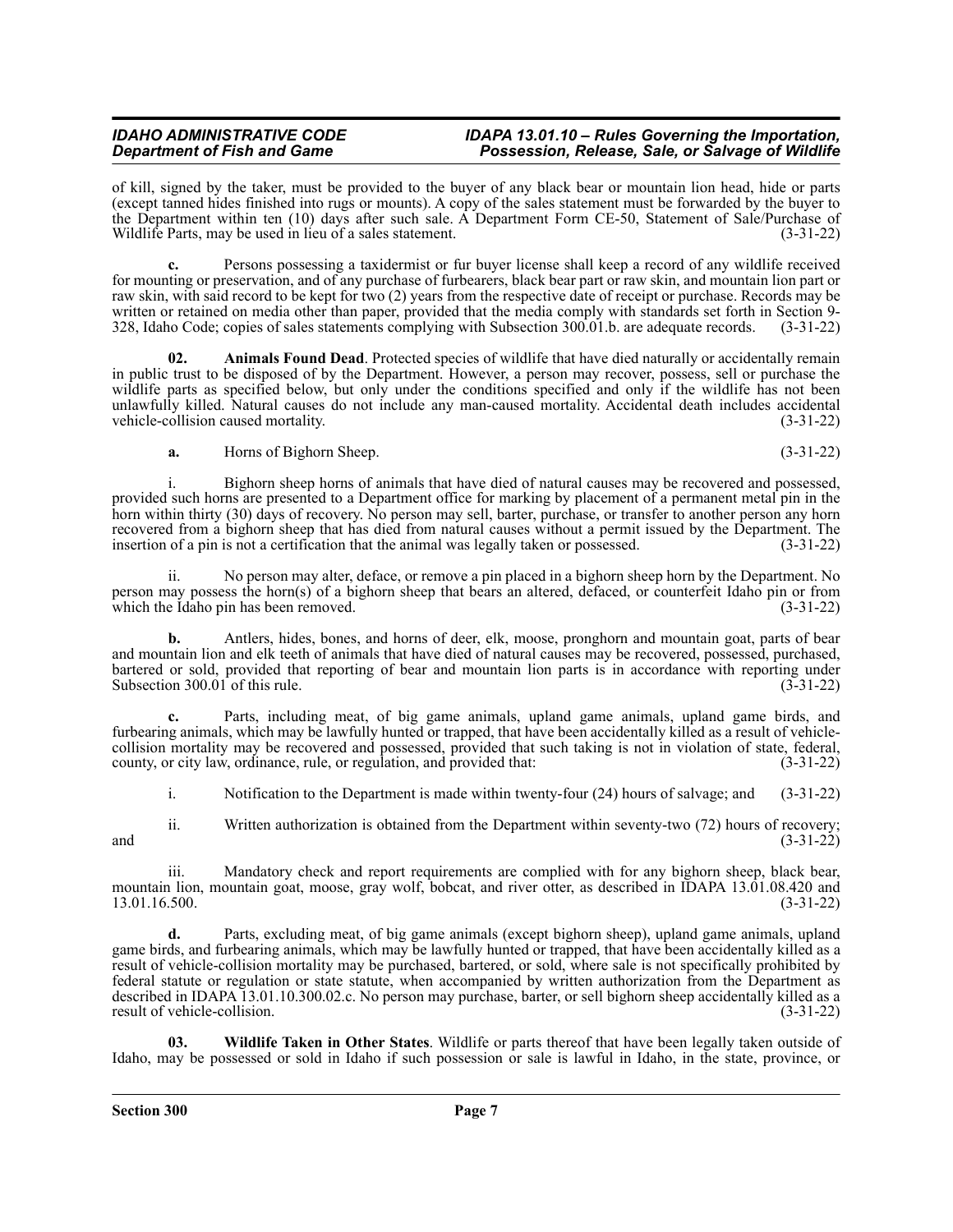country where taken, and under federal law. (3-31-22)

### <span id="page-7-0"></span>**301. POSSESSION, IMPORTATION, AND TRANSPORTATION OF CERVID CARCASSES OR PARTS FROM AREAS WITH CHRONIC WASTING DISEASE (CWD) UNLAWFUL.**

**01. Designation of CWD Management Zone**. The Commission may designate a CWD Management Zone where wildlife is subject to increased risk of acquiring CWD based on the presence of CWD-infected animals and information on wildlife movement. The Director may designate a CWD Management Zone on a temporary basis, for a period not to exceed ninety (90) days and subject to Commission review. (3-31-22)

**02.** Prohibitions. It is unlawful to: (3-31-22)

**a.** Import into Idaho the carcass or any part of a deer, elk, or moose from another state, province of Canada, or country (other than Canada) with any documented case of CWD; (3-31-22)

**b.** Transport the carcass or any part of a deer, elk, or moose out of any CWD Management Zone to any of the state that is not a designated CWD Management Zone; or  $(3-31-22)$ portion of the state that is not a designated  $\check{\text{CWD}}$  Management Zone; or

**c.** Possess the carcass or any part of a deer, elk, or moose that: has been imported from another state, province or country (other than Canada) with a documented case of CWD; or transported out of any CWD Management Zone to any part of the state that is not a designated CWD Management Zone. (3-31-22)

| 03. | <b>Exceptions.</b> This section does not apply to:                     | $(3-31-22)$ |
|-----|------------------------------------------------------------------------|-------------|
| a.  | Domestic cervids regulated under Chapter 37, Title 25, Idaho Code;     | $(3-31-22)$ |
| b.  | Meat that is cut and wrapped;                                          | $(3-31-22)$ |
| c.  | Quarters or deboned meat that does not include brain or spinal tissue; | $(3-31-22)$ |
| d.  | Edible organs, excluding brains;                                       | $(3-31-22)$ |
| e.  | Hides without heads;                                                   | $(3-31-22)$ |
| f.  | Upper canine teeth (ivories);                                          | $(3-31-22)$ |
| g.  | Finished taxidermy;                                                    | $(3-31-22)$ |
| h.  | Dried antlers;                                                         | $(3-31-22)$ |
| i.  | Cleaned and dried skulls or skull caps;                                | $(3-31-22)$ |
| j.  | Skull caps that do not include brain or spinal tissue; or              | $(3-31-22)$ |

**k.** A head or tissue from a CWD Management Zone, provided it is presented to the Department for gurposes, with the Department to keep possession for appropriate tissue disposal. (3-31-22) sampling purposes, with the Department to keep possession for appropriate tissue disposal.

**04. Disposal of Carcasses or Parts in Violation**. The Department may seize carcasses or parts imported, transported, or possessed in violation of this section, with a person in violation of this section responsible for handling and disposal costs, as authorized under Chapters 34 and 53, Title 19, Idaho Code. (3-31for handling and disposal costs, as authorized under Chapters 34 and 53, Title 19, Idaho Code.

### <span id="page-7-1"></span>**302. – 399. (RESERVED)**

### <span id="page-7-2"></span>**400. PRIVATE PARKS AND COMMERCIAL WILDLIFE FACILITIES.**

**01. General**. No person may operate or maintain a private park or commercial wildlife facility without obtaining the appropriate license for each facility and the individual captive animals from the Department. (3-31-22)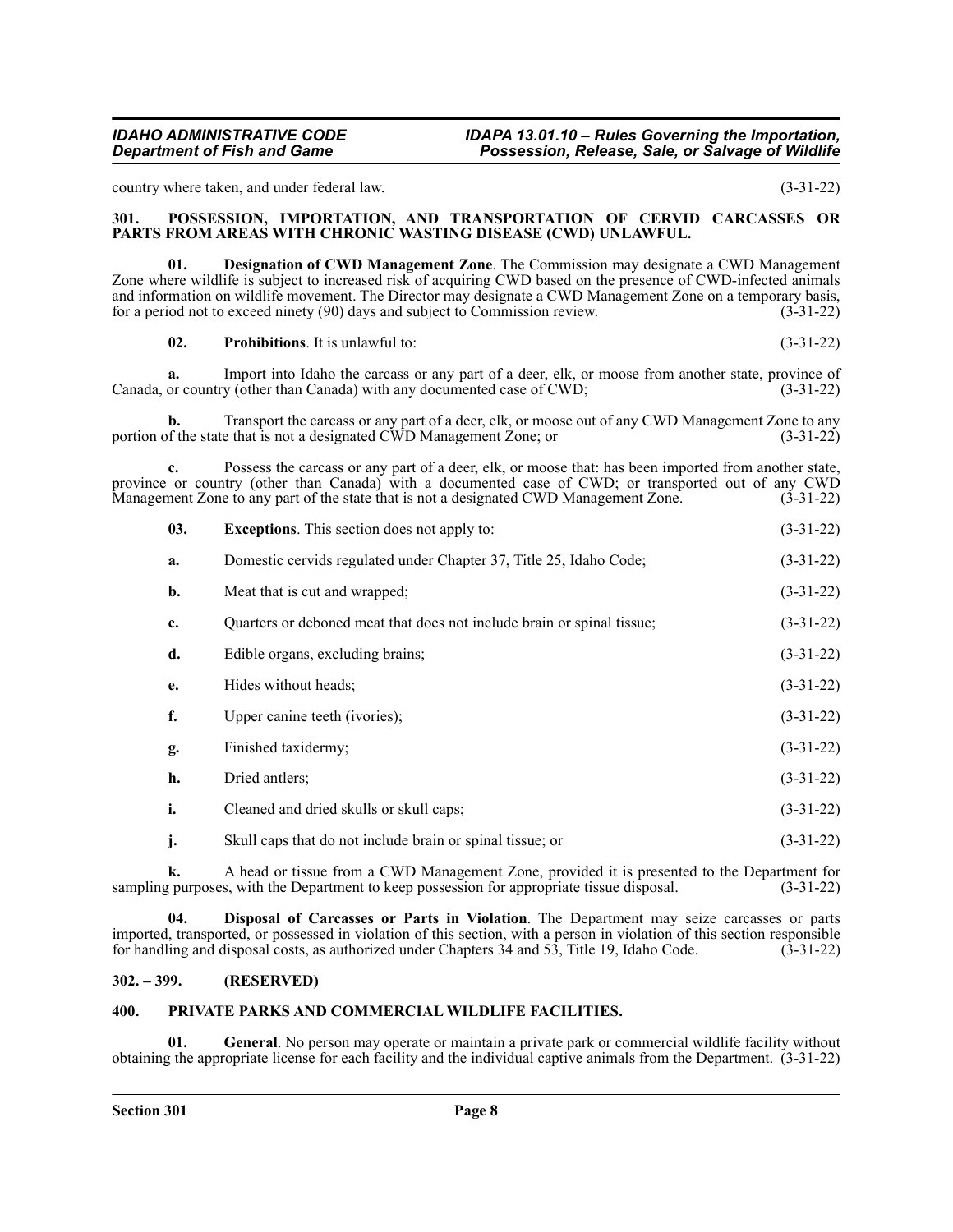**02. Compliance with Other Agency Requirements**. No person may operate a private park or commercial wildlife facility without complying with relevant city or county ordinances, including any zoning and planning commission approval, and any Idaho or U.S. Department of Agriculture requirements. (3-31-22) planning commission approval, and any Idaho or U.S. Department of Agriculture requirements.

**03.** License Display. A commercial wildlife license is to be displayed at the licensed facility in plain ll times. (3-31-22) view at all times.

**04. Applications**. Application for permits or licenses to possess wildlife will be on a form prescribed by the Department, with separate application to be made for each facility and for any animal(s) imported after a facility is licensed. The Department will only consider an application that includes: (3-31-22) facility is licensed. The Department will only consider an application that includes:

**a.** The name and address of the applicant. (3-31-22)

**b.** Proof of compliance with city/county zoning ordinance or zoning permit application. (3-31-22)

**c.** The name and address of the owner(s) of the wildlife if not the applicant. (3-31-22)

**d.** The location of the proposed facility, including a legal description of the land and the approximate voted to the facility. (3-31-22) space devoted to the facility.

| The name and address of the owner of the property if not the applicant. | $(3-31-22)$ |
|-------------------------------------------------------------------------|-------------|
|                                                                         |             |

- **f.** The number and kinds of wildlife being or to be kept.  $(3-31-22)$
- **g.** The date upon which each animal is to be obtained. (3-31-22)

**h.** The source, including address and telephone number, from which each animal was, or is to be, obtained, and health certificate for all animals addressing diseases of concern. If already in possession, the type of permit or license under which each animal is possessed. (3-31-22)

**i.** Specifications of pens and shelters furnished for each kind of animal. (3-31-22)

**j.** Specifications of the guard fence or other security measures to prevent escape or protect the public ary by the animals. (3-31-22) from injury by the animals.

**05. Inspections**. As a condition to any facility license, the licensee will make available for inspection all records, all wildlife, and the facilities covered by the license at any reasonable time upon request of the Department. (3-31-22)

**06. Evidence of Legal Possession**. Records shall include evidence of legal possession of all wildlife kept at the facility or under the licenses, including licenses, permits, receipts, invoices, bills of lading, or other satisfactory evidence of ownership. The records shall also identify all animals born at the facility, exported from the facility, or transported within the state. (3-31-22) facility, or transported within the state.

**07. Dead Wildlife**. Record of inspection by a licensed veterinarian shall be kept for all wildlife which die on the premises, and a copy forwarded to the Department Wildlife Laboratory within ten (10) days of the death of the animal.  $(3-31-22)$ 

**08. Cages or Enclosures**. All wildlife held in captivity in a wildlife facility shall be confined at all times in cages or enclosures of such structure or type of construction that it will be impossible for such animals to escape, and that meet the following minimum specifications: (3-31-22)

**a.** For big game animals, including bear and mountain lion, the enclosure will: (3-31-22)

Have a floor made of cement or concrete at least three (3) inches thick into which metal fence stakes are permanently placed or a floor that consists of chain link or other material that will preclude the animal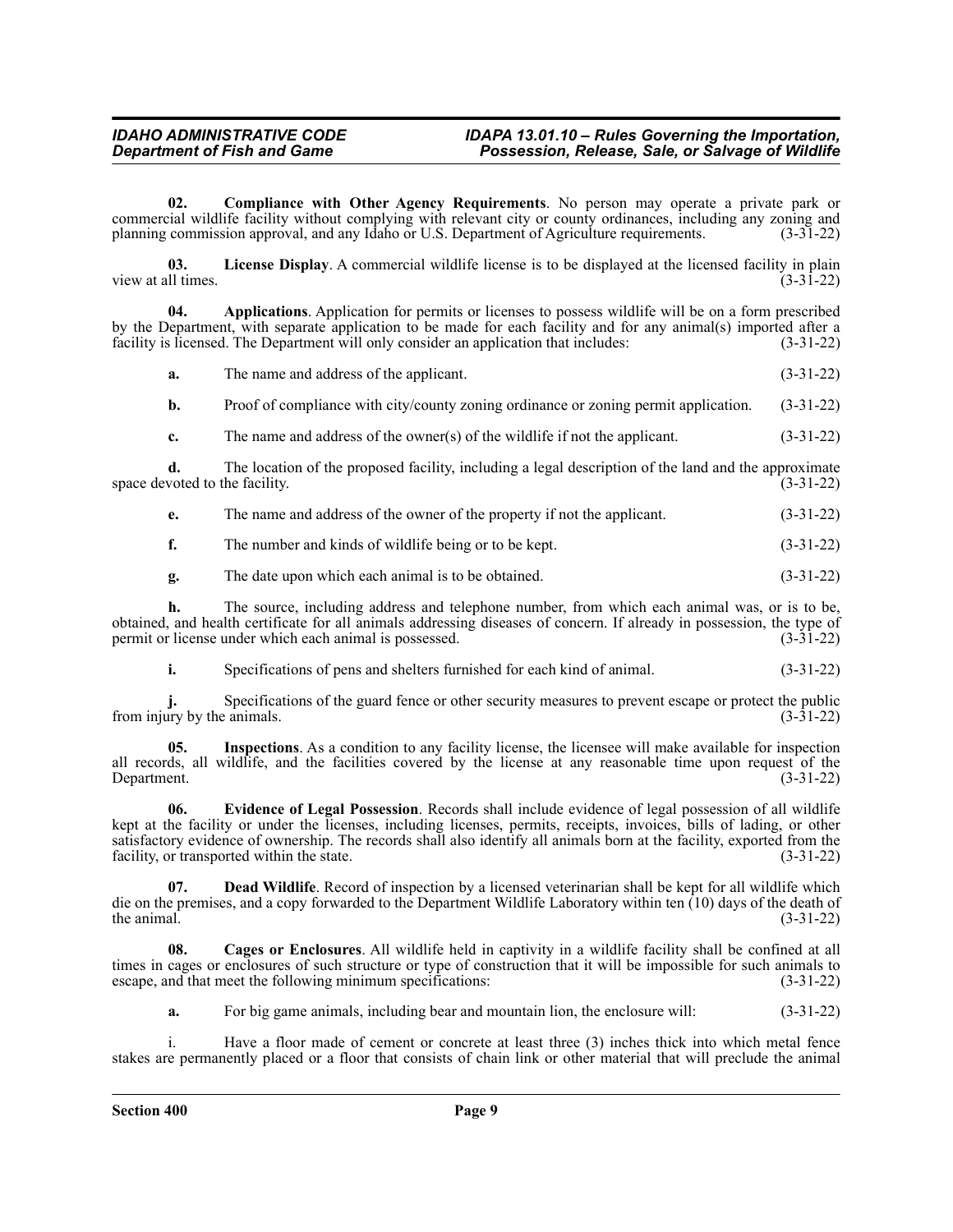|                  | digging through the floor to escape;                                                      | $(3-31-22)$ |
|------------------|-------------------------------------------------------------------------------------------|-------------|
| 11.              | Have a chain link fence of at least eight (8) feet in height with barbed wire overhang;   | $(3-31-22)$ |
| $\cdots$<br>111. | Have a chain link cage top;                                                               | $(3-31-22)$ |
| 1V.              | Have any other Department-approved configuration such as a pit that will preclude escape. | $(3-31-22)$ |

**b.** For all animals, cages or enclosures will be of sufficient size to give the animal or bird confined acce for exercise and to avoid being overcrowded.  $(3-31-22)$ ample space for exercise and to avoid being overcrowded.

i. The length of the cage or enclosure will be a minimum of four (4) times the body length (tip of nose to base of tail) of the animal being kept, reptiles excepted. (3-31-22)

ii. The width will be at least three-fourths  $(3/4)$  of the cage length.  $(3-31-22)$ 

iii. For the second animal housed in cage, floor space will be increased twenty-five percent (25%) and for each additional animal housed in the cage, floor space will be increased fifteen percent (15%). Cages with tops will be of reasonable height to accommodate the animals contained therein. No nails or other sharp protrusions that might injure or impair the animal will be allowed within the cages. (3-31-22)

**c.** For all animals, cages or enclosures will be constructed to prevent entrance by other animals and prevent harm to or by the general public. Cages, fencing, and guardrails will be kept in good repair at all times; and gates will be securely fastened and locked. (3-31-22)

**d.** Cages or enclosure for birds and smaller animals will be provided with a den, nest box or other suitable housing containing adequate bedding material for the comfort of the species held. A suitable shelter or shield will be provided for big game and other larger animals for protection from inclement weather and from the sun. At least one (1) wall of the enclosure will be constructed so as to provide a windbreak for the animal confined.

(3-31-22)

**e.** For all venomous reptiles, enclosures will have safety glass and cages will have small enough mesh to prevent the animal's escape and double walls sufficient to prevent penetration of fangs to the outside; and all cages and enclosures will be kept locked. (3-31-22) and enclosures will be kept locked.

**f.** Cages or enclosures will be kept dry if containing terrestrial animals and with adequate water if containing aquatic animals. Where natural climate of the species being held differs from the climate of the area where the wildlife facility is located, provisions will be made to adjust holding conditions, as nearly as possible, to natural habitat. (3-31-22) habitat. (3-31-22)

**g.** Cages or enclosures will be kept in a clean and sanitary condition consistent with good animal husbandry.  $(3-31-22)$ 

### **09. Sale of Animal Meat or Parts**. (3-31-22)

**a.** A commercial wildlife facility licensee may sell or otherwise dispose of the carcass, parts, or byproducts of a properly identified big game animal taken from a commercial wildlife facility only upon preparing an invoice or bill of sale as specified by the Department and attaching a copy of it to the lot shipment, carcass, or container and keeping a copy for his records. Upon the attaching of the invoice or bill of sale to the carcass, parts, or by-products of the animal, the same may be transported to the transferee named on the invoice or bill of sale.

(3-31-22)

**b.** The licensee may sell commercial wildlife facility animals for meat upon compliance with all le health laws, USDA, and Idaho Department of Agriculture regulations. (3-31-22) applicable health laws, USDA, and Idaho Department of Agriculture regulations.

### <span id="page-9-0"></span>**401. – 409. (RESERVED)**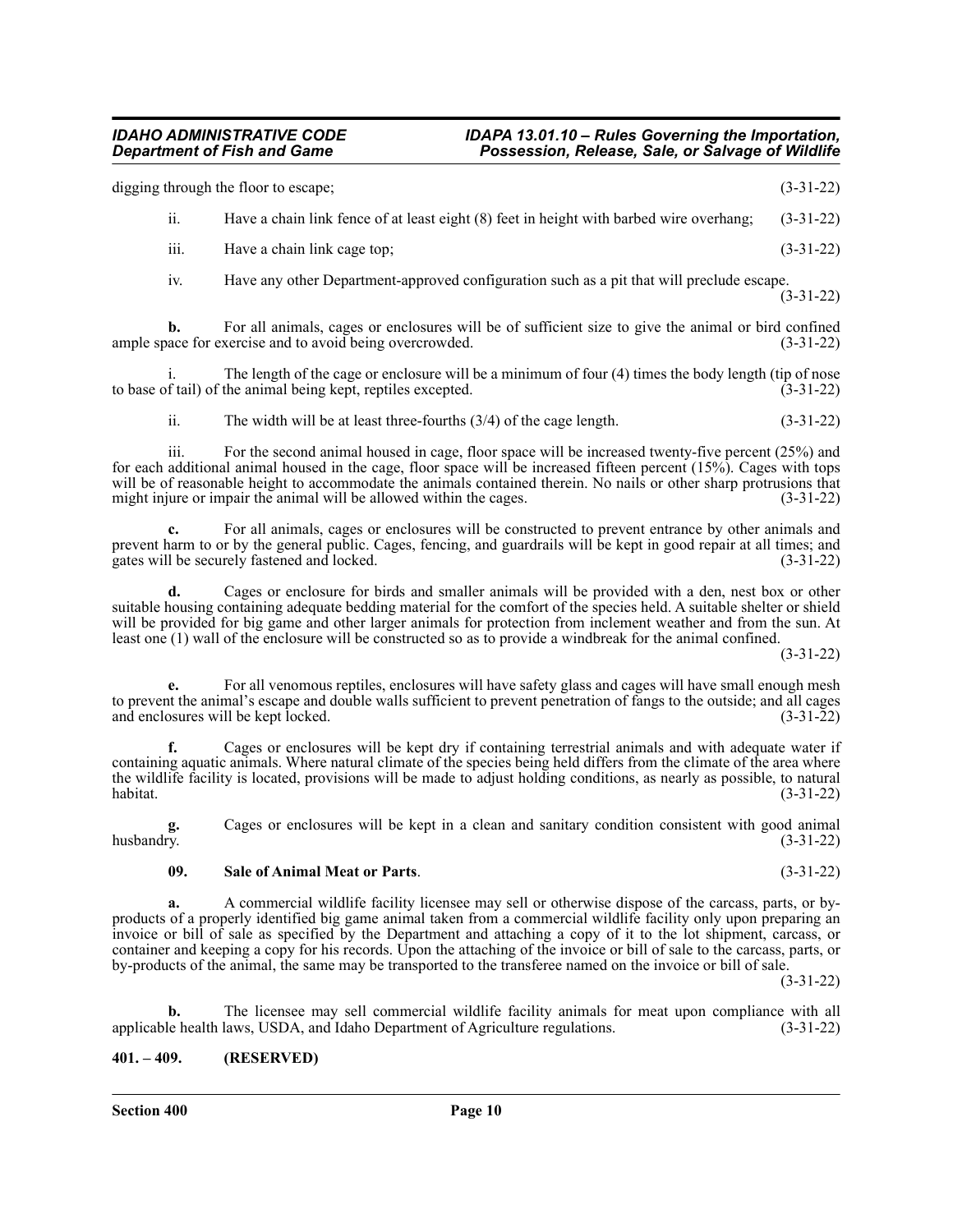### <span id="page-10-0"></span>**410. LARGE COMMERCIAL WILDLIFE FACILITIES.**

Commercial wildlife facilities that are of a size large enough or with a large number of animals incompatible with the cage or enclosure requirements of Section 400 may, in the Director's discretion, be addressed with facility-specific license terms. Only facilities housing at least three (3) or more species or encompassing display or exhibit areas larger than one (1) acre will qualify for this consideration. (3-18-22)

**01. Animal Display and Security**. Any cage or enclosure shall be of such structure or type of construction to prevent escape of the captive wildlife, or damage to native wildlife through habitat degradation, genetic contamination, competition, or disease. In identifying facility-specific license terms, the Department may refer to standards such as those set by the American Zoological Association for cage, open space, shelter, enclosure, and display in a natural-appearing environment and in such a way as to preserve animal dignity. Terms may include, but are not limited to, fence specifications, electric fence specifications, pits or moats, buried fencing, and display features to enhance appreciation for the species and its natural history. (3-18-22)

**02 Application**. Application for a large commercial wildlife facility license will generally meet the lents of Subsection 400.04, and will identify the veterinarian of record for the facility. (3-18-22) requirements of Subsection 400.04, and will identify the veterinarian of record for the facility.

**03. Bond**. The Department will require, as a license condition, any large commercial wildlife facility to provide a bond to the Department in the amount of fifty thousand dollars (\$50,000), or an amount equal to ten percent  $(10%)$  of the total facility construction cost plus two thousand dollars  $(\$2,000)$  per animal, whichever is greater, executed by a qualified surety duly authorized to do business in the state of Idaho, to guarantee performance of license conditions and to reimburse the Department for any costs incurred for clean up of abandoned or closed facilities, removal of animals from abandoned or closed facilities, capture or termination of escaped animals, or disease control. With prior approval, the applicant may instead submit a cash bond to the Department including, but not limited to, certificates of deposit, registered checks, certified funds, and money orders. (3-18-22)

**Specific Requirements**. The Director has discretion to identify specific license conditions, and violation of any such condition is a violation of these rules. (3-18-22)

### <span id="page-10-1"></span>**411. HUMANE TREATMENT OF CAPTIVE WILDLIFE**

**01. Humane Treatment**. All captive wildlife must be handled in a humane manner and in a manner to prevent parasites, sickness, or disease, including but not limited to the following actions: (3-31-22)

**a.** Any captive wildlife afflicted with parasites or disease is immediately given professional medical attention or destroyed in a humane manner. Any infected or injured animal infected is removed from public display. (3-31-22)

**b.** Any captive wildlife is fed on a regular schedule. Food is adequate and varied and so far as possible, consistent with food ordinarily eaten by such animals. Food is of good quality and stores of same are kept in suitable containers with tight fitting covers so as to render it inaccessible to rats, flies, or other vermin. (3-31-22)

i. The public is not allowed to feed any captive wildlife. Proper signs are conspicuously posted on cages or enclosures advising the public to refrain from feeding or annoying the birds or animals. (3-31-22)

**c.** Fresh or running water for drinking purposes is available in cages or enclosures at all times, and is kept clean and in a sanitary condition. (3-31-22)

**d.** Any animals with a propensity to fight or which are otherwise incompatible are kept segregated. (3-31-22)

**e.** At no time is any wildlife held for public display or exhibition chained or otherwise tethered to any stake, post, tree, building, or other anchorage, except for raptors as provided by IDAPA 13.01.14, "Rules Governing Falconry." (3-31-22) Falconry."  $(3-31-22)$ 

**02. Documentation**. At least once a year and otherwise on demand, the owner or possessor of any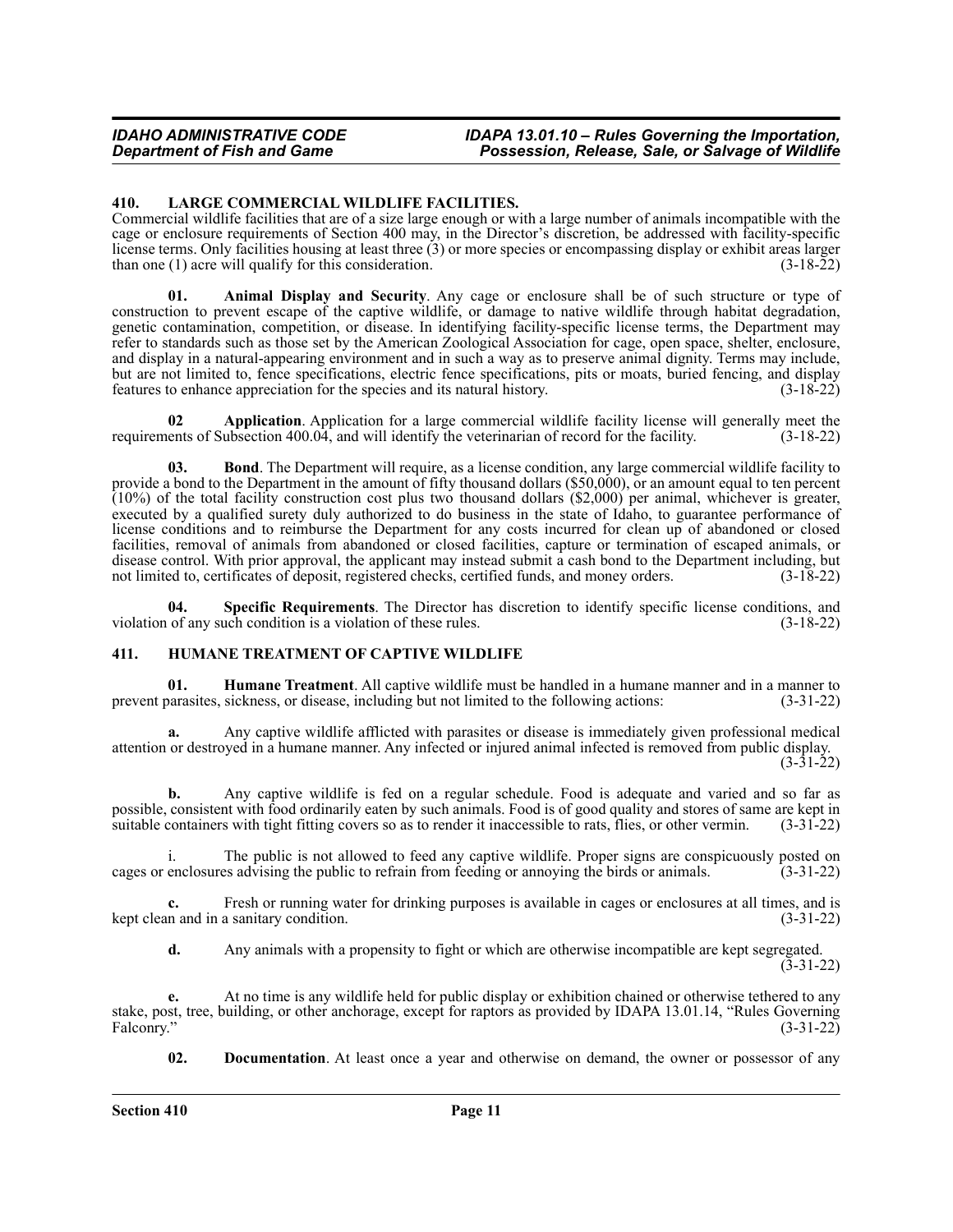captive wildlife held under Department permit must provide to the Department a certificate from a licensed veterinarian, on a form as prescribed by the Department, stating the physical condition or health of each animal in captivity. The permittee must maintain a complete record of illness, treatment and disposition for each permitted animal and make such record available to the Department upon request. (3-31-22)

### <span id="page-11-0"></span>**412. RESPONSIBILITY OF POSSESSOR OF CAPTIVE WILDLIFE.**

Any person possessing live wildlife in captivity shall be responsible for the care of the wildlife in possession and the protection of the public, and liable for the expense of capture or destruction of any escaped wildlife, including any costs incurred by the Department. The Department makes no representation concerning public safety of any licensed captive wildlife or facility. (3-31-22)

### <span id="page-11-1"></span>**413. – 499. (RESERVED)**

### <span id="page-11-2"></span>**500. SHOOTING PRESERVE RULES.**

**01.** Shooting Preserves. No person may operate a shooting preserve without a permit from the Department. (3-31-22) Department. (3-31-22)

**02.** Applications. Application for a shooting preserve license will be on a form prescribed by the Department. (3-31-22) Department. (3-31-22)

**03. License Vendorship**. No person may operate a shooting preserve unless the operator has a vendorship contract with the Department and maintains a supply of shooting preserve hunting licenses for issuance to clients of the preserve. (3-31-22)

**04. Species Permitted**. Only those species of upland game birds specified on the permit may be held or released on the shooting preserve. (3-31-22)

**05. Disease Free Birds**. No person may ship upland game birds into Idaho for release on a shooting preserve unless they are certified free from disease as evidenced by a written statement by a licensed veterinarian. (3-31-22)

**06. Holding Facilities**. The provisions of Subsection 400.08 of these rules pertaining to bird enclosures apply to all rearing pens, holding pens, and other rearing or holding facilities. (3-31-22)

**07. Habitat Requirements**. No shooting preserve permit will be issued except upon verification by the Department that the proposed area has suitable habitat to provide food and cover for birds released for hunting purposes. The Department will provide technical advice to the applicant in developing proper habitat needs for the various species permitted under the shooting preserve license. (3-31-22)

**08. Inspection**. As a condition to any shooting preserve permit, the Department will have reasonable access to the premises of any authorized shooting preserve for the purpose of inspecting rearing, holding, and storage facilities, licenses, hunters' bag limits, and records pertaining to the operation of said shooting preserve. (3-31-22)

### <span id="page-11-3"></span>**501. – 599. (RESERVED)**

### <span id="page-11-4"></span>**600. CAPTIVE WOLVES.**

| 01.         | <b>Definitions – Primary Wolf Characteristics.</b>                                                    | $(3-31-22)$ |
|-------------|-------------------------------------------------------------------------------------------------------|-------------|
| a.          | Eyes shine greenish orange;                                                                           | $(3-31-22)$ |
| b.          | Ears rounded and smaller in proportion to those of the coyote;                                        | $(3-31-22)$ |
| $c_{\cdot}$ | Snout is broad with nose pad wider than one (1) inch;                                                 | $(3-31-22)$ |
| d.          | Legs are long, an adult would stand at approximately twenty-six $(26)$ to thirty-two $(32)$ inches at |             |